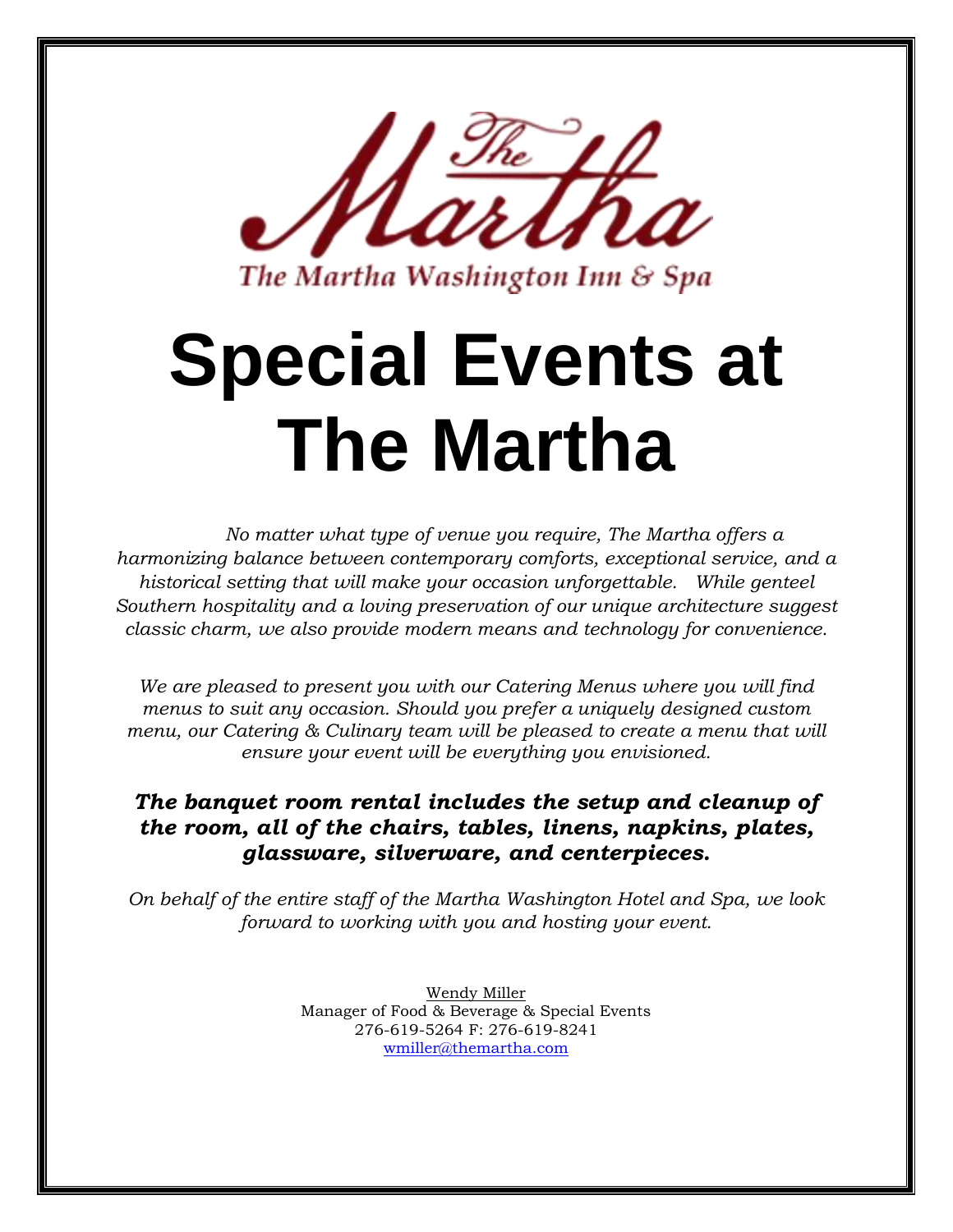### **The Ballroom-3206 sq. ft.**

**A beautiful dance floor surrounded by carpeting with Austrian Crystal Chandeliers, this open area offers its own outside entrance in addition to being conveniently located on the Lobby Level:** 

**\$3000+tax/\$3369 Inc. Rental fee for Friday - Sunday \$1500+tax/\$1684.50 Inc. Rental fee for Monday -Thursday** 

> 250 reception style occupancy 215 plated meal guest occupancy 190 buffet meal guest occupancy 200 theater-style guest occupancy 100 classroom-style guest occupancy 104 crescent-style guest occupancy

### **The Edith Wilson Parlor-1495sq. ft.**

**Perfectly sectioned two Front Parlors and one Back Parlor, each having its own fireplace, this popular function area with hardwood flooring throughout accommodates several options for your event**.

> **\$1000+tax/\$1123 Inc. Rental fee for a Friday - Sunday \$500+tax/\$561.50 Inc. Rental fee for a Monday-Thursday**

> > 99 reception style occupancy 80 plated meal guest occupancy 50 buffet meal guest occupancy 50 theater-style guest occupancy 24 hollow square guest occupancy 18 u-shape guest occupancy 30 crescent-style guest occupancy

### **The Backstage-900sq. ft.**

**This intimate haven, with three fireplaces, dance floor, and comfortable seating, is the perfect spot to host a social gathering. The Backstage is a great option for more intimate events in an attractive ambiance.** 

> **\$1000+tax/\$1123 Inc. Rental fee for a Friday -Sunday \$500+tax/\$561.50 Inc. Rental fee for a Monday-Thursday**

> > plated meal guest occupancy 20 conference-style guest occupancy u-shape guest occupancy buffet meal guest occupancy

### **The Boardroom**

**\$500+tax/\$561.50 Inc. All Day \$300+tax/\$336.90 Inc. Half Day**

14 conference table guest occupancy

### **The Gazebo \$1500+tax /\$1684.50 Inc. anytime**

200 seated occupancies with unlimited standing guest occupancy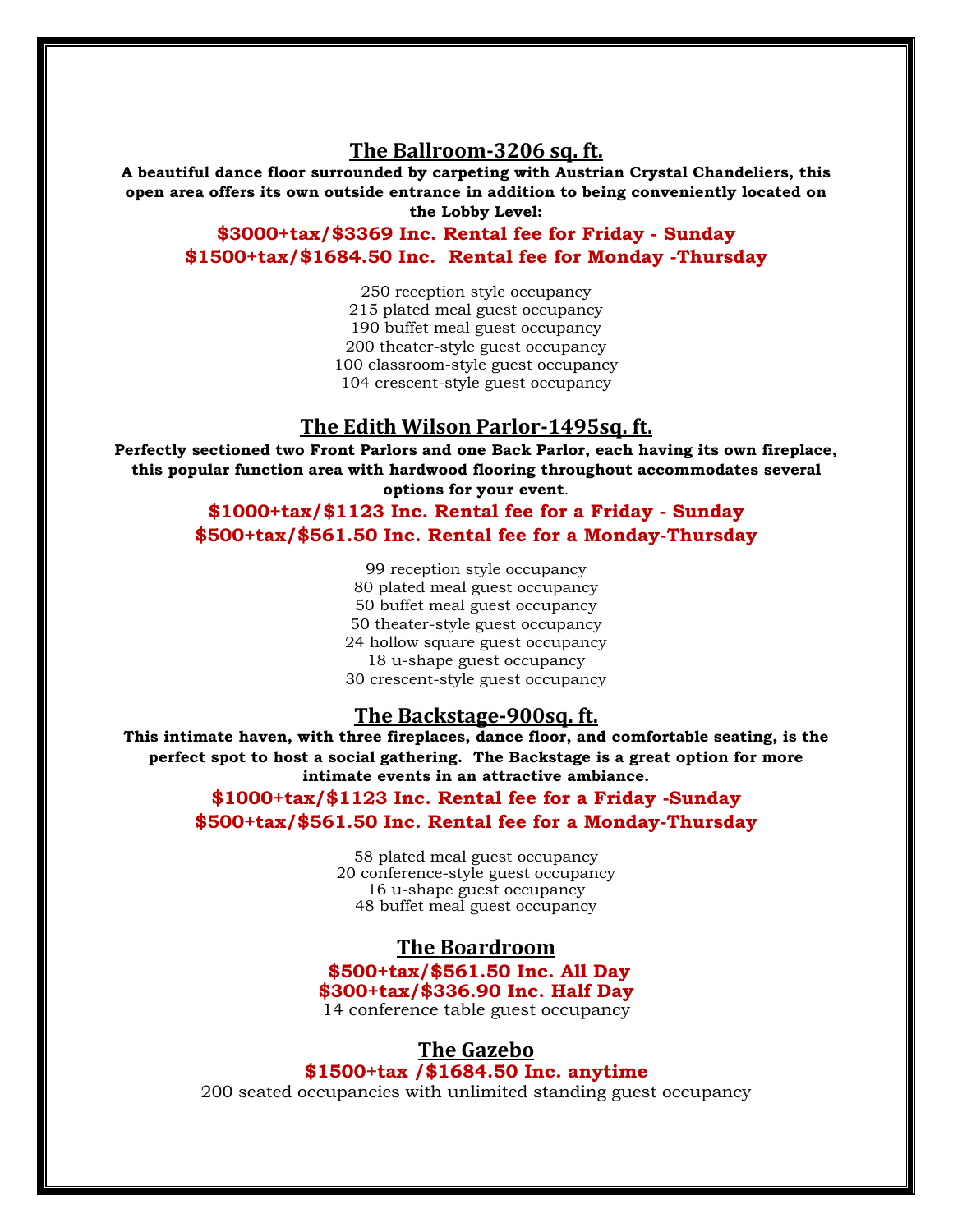# *Breakfast Options*

### **Plated Breakfast**

Scrambled Eggs Breakfast Potatoes Bacon Toast with Jellies Orange Juice, Hot Tea and Coffee **\$16++ per person/\$21.92 Inclusive\***

### **Continental Breakfast**

Scones and Muffins Seasonal Fruit Display Orange Juice, Hot Tea and Coffee **\$18++ per Person/\$24.66 Inclusive\***

#### **Breakfast Buffet One**

Scones and Muffins Seasonal Fruit Display Scrambled Eggs Seasonal Breakfast Potato

### **Choice of One of the Following:**

Bacon, Sausage or Ham Orange Juice, Hot Tea and Coffee **\$25++ per Person/\$34.25 Inclusive\***

### **Breakfast Buffet Two**

Scones and Muffins Seasonal Fruit Display Scrambled Eggs Seasonal Breakfast Potato

### **Choice of One of the Following:**

Bacon, Sausage or Ham Biscuits with Sausage Gravy Orange Juice, Hot Tea and Coffee **\$28++ per Person/\$38.36 Inclusive\***

**\* Breakfast Buffets are subject to a 25-guest minimum \***

**\* All prices are subject a 22% taxable service charge and 12.3% sales tax= inclusive price\***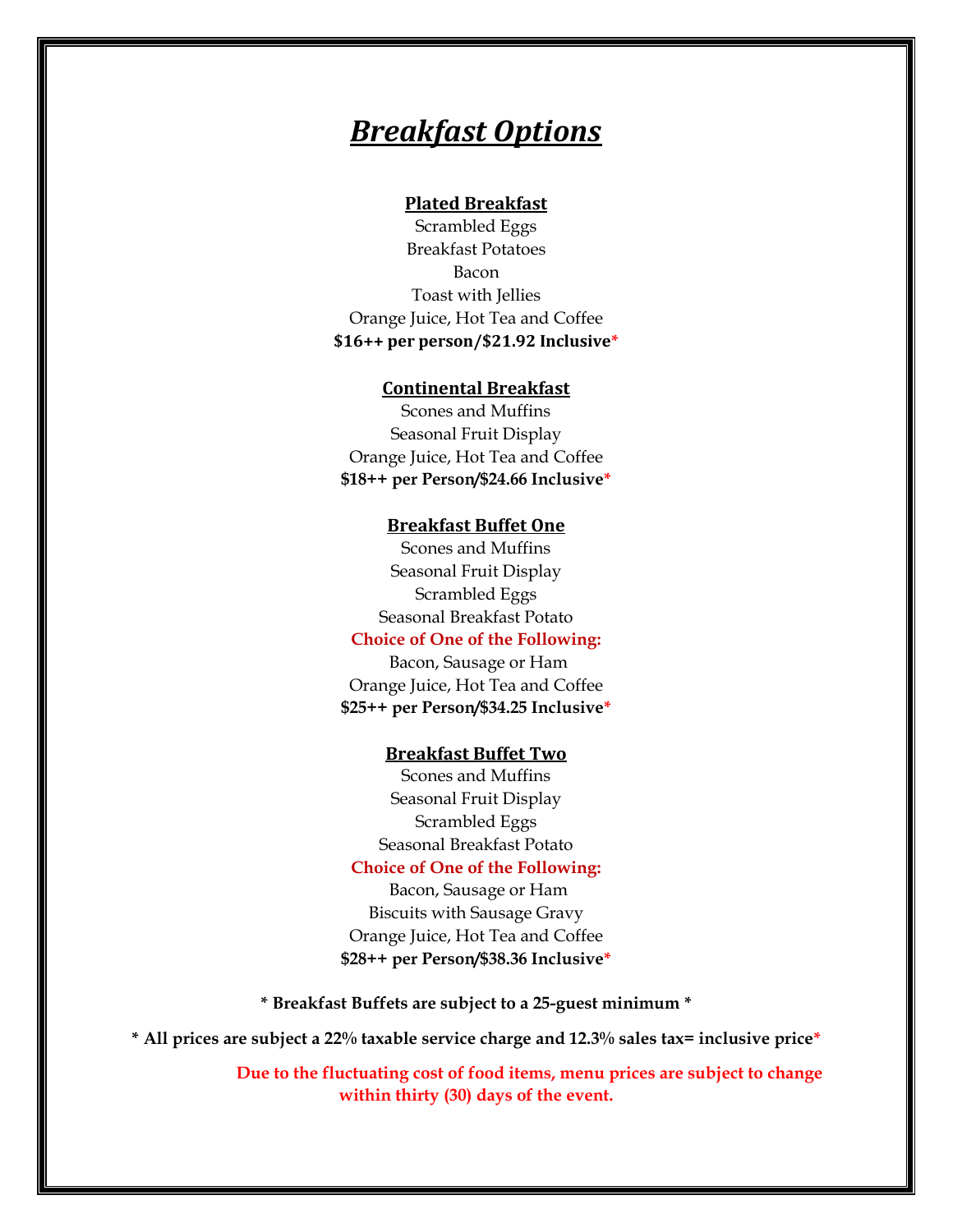### **Specialty Breaks**

#### **ALL DAY BEVERAGE STATION**

Sodas, Coffee, Iced Tea, and Hot Tea **\$7++ per person/\$9.59 Inclusive\***

#### **Day Planner**

**A.M. Break** Scones and Muffins Orange Juice, Hot Tea and Coffee **P.M. Break** Pretzel Snack Mix Gourmet Cookies Soda, Iced Tea and Coffee **\$20++ per Person/\$27.40 Inclusive\***

### **Deluxe Planner**

**A.M. Break** Scones and Muffins Orange Juice, Hot Tea and Coffee **Deli Tray**  Assorted Deli Meats and Cheeses Pasta Salad Potato Chips Gourmet Cookies Traditional Accompaniments Iced Tea and Soda **\$25++ per Person/\$34.25 Inclusive\***

### **Sweet Snack Breaks**

Gourmet Cookies Scones and Muffins Gourmet Brownies **\$20++ per Dozen/\$27.40 Inclusive\***

#### **Savory Snack Breaks**

Pretzel Snack Mix **\$20++ per Pound/\$27.40 Inclusive\*** Fancy Nut Mix **\$26++ per Pound/\$35.67 Inclusive\***

**\* All prices are subject to a 22% taxable service charge and 12.3% sales tax= inclusive price\* Due to the fluctuating cost of food items, menu prices are subject to change within thirty (30) days of the event.**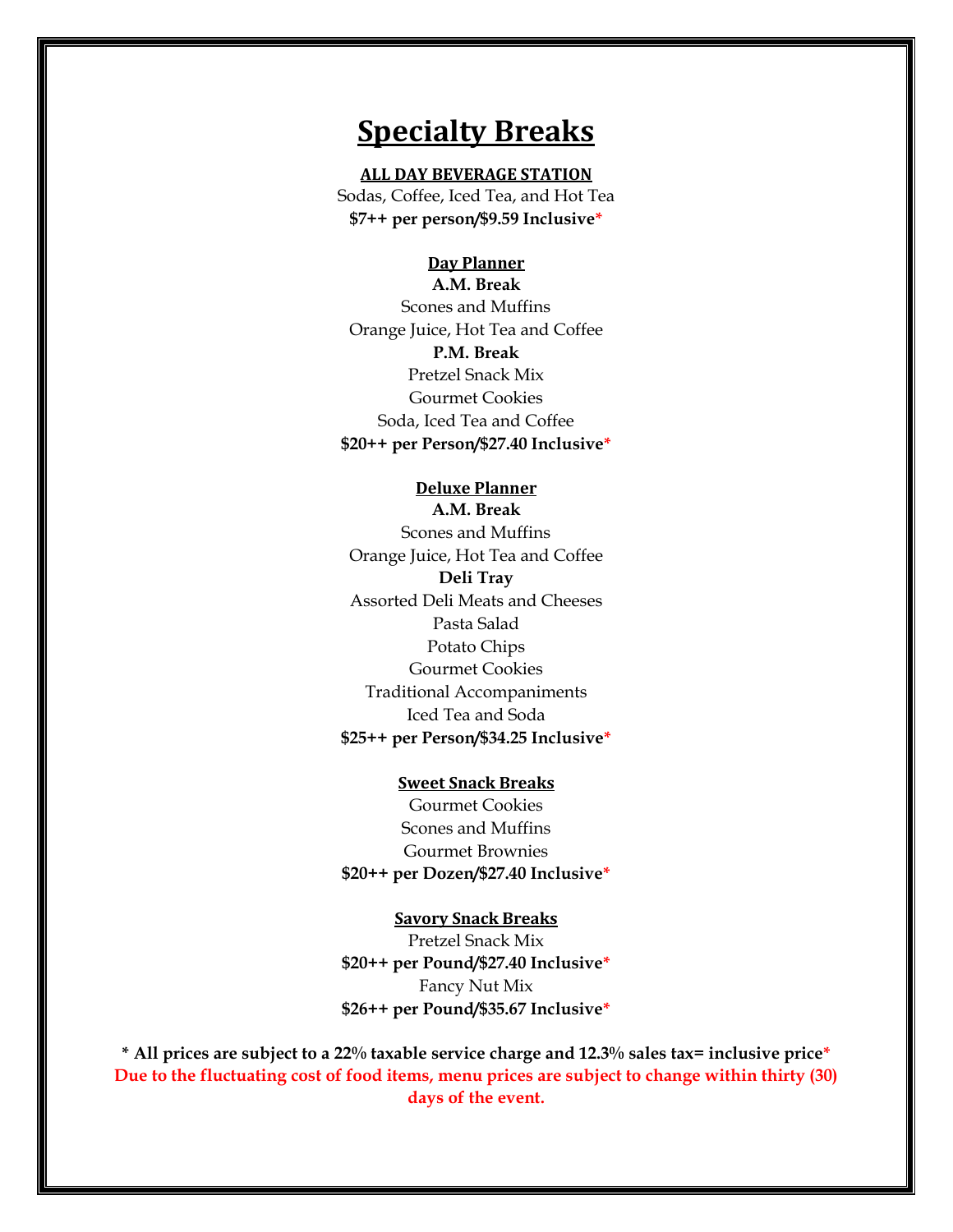# **Plated Lunches**

**If you give your guest options, we will need to know how many of each Entrée 2 weeks prior**

**Plated Salads**

Served with Fresh Rolls, Cookie, Coffee and Iced Tea

**Country Cobb Salad**

Field Greens, Chopped Ham, Turkey, Hard Boiled Eggs, Tomatoes, Cucumbers, Monterey Jack Cheese, Croutons with Ranch Dressing

#### **Strawberry Salad**

Spinach, Strawberries, Pecans, Cucumbers, Bleu Cheese Crumbles, Poppy Seed Vinaigrette **\$18++ per Person/\$24.66 Inclusive\***

**Caesar Salad** Baby Ice-burg Lettuce, Shaved Parmesan, Garlic Croutons with Caesar Dressing **\$15++per Person/\$20.55 Inclusive\***

**Add 6oz. of Chicken or 4 oz. Salmon for an Additional Charge of**

**\$8++ per person/\$10.96 Inclusive\***

### **Plated Sandwiches**

**Chicken Salad Croissant Smoked Turkey and Ham Club with Cheese Grilled Chicken with Cheese** Lettuce, Tomato, and Pickle on Side Potato Chips Cookie Coffee and Iced Tea **\$18++ per Person/\$24.66 Inclusive\***

#### **Plated Entrées**

Chicken Breast Salmon Sirloin Served with Seasonal Vegetables, Starch, and Fresh Rolls Gourmet Dessert Coffee and Iced Tea **\$28++ per Person/\$38.36 Inclusive\*** 

### **You may add a salad for \$9++/\$12.33 Inclusive\* or have a Garden Salad in lieu of Dessert**

**\* All prices are subject to a 22% taxable service charge and 12.3% sales tax=inclusive price\***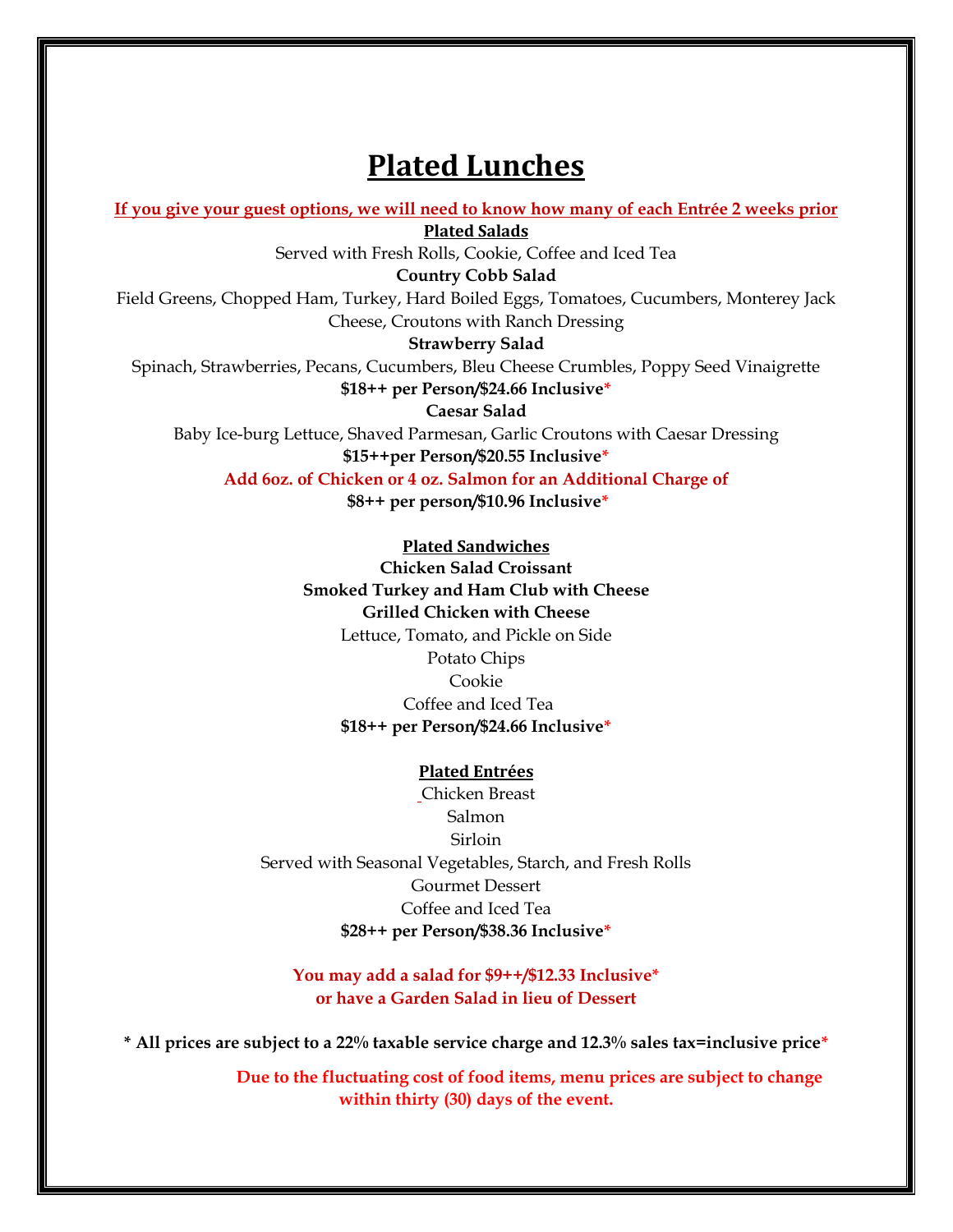### **Lunch Buffets**

### **Martha's Lunch Buffet**

Martha's Salad Bar with Mixed Field Greens, Tomatoes, Cucumbers, Monterey Jack Cheese, Croutons and Assorted Dressings Chef's Selection of Two Entrées served with a Complementary Sauce Chef's Selection of Seasonal Vegetable and Starch Fresh Rolls Gourmet Dessert Coffee and Iced Tea **\$32++ per Person/\$43.84 Inclusive\***

### **Martha's Market Style Buffet**

Martha's Salad Bar with Mixed Field Greens, Tomatoes, Cucumbers, Monterey Jack Cheese, Croutons and Assorted Dressings **Assorted Deli Meats and Cheeses** Traditional Accompaniments Fresh Rolls Potato Chips Gourmet Cookies Coffee and Iced Tea **\$25++ per Person/\$34.25 Inclusive\***

### **Deli Tray -20 guest minimum**

Assorted Deli Meats and Cheeses Pasta Salad Potato Chips Gourmet Cookies Traditional Accompaniments Iced Tea and Coffee **\$18++ per Person/\$24.66 Inclusive\***

**\* Lunch Buffets are subject to 40 guest minimum children 12 and under are half price \***

**\* All prices are subject to a 22% taxable service charge and 12.3% sales tax=inclusive price\***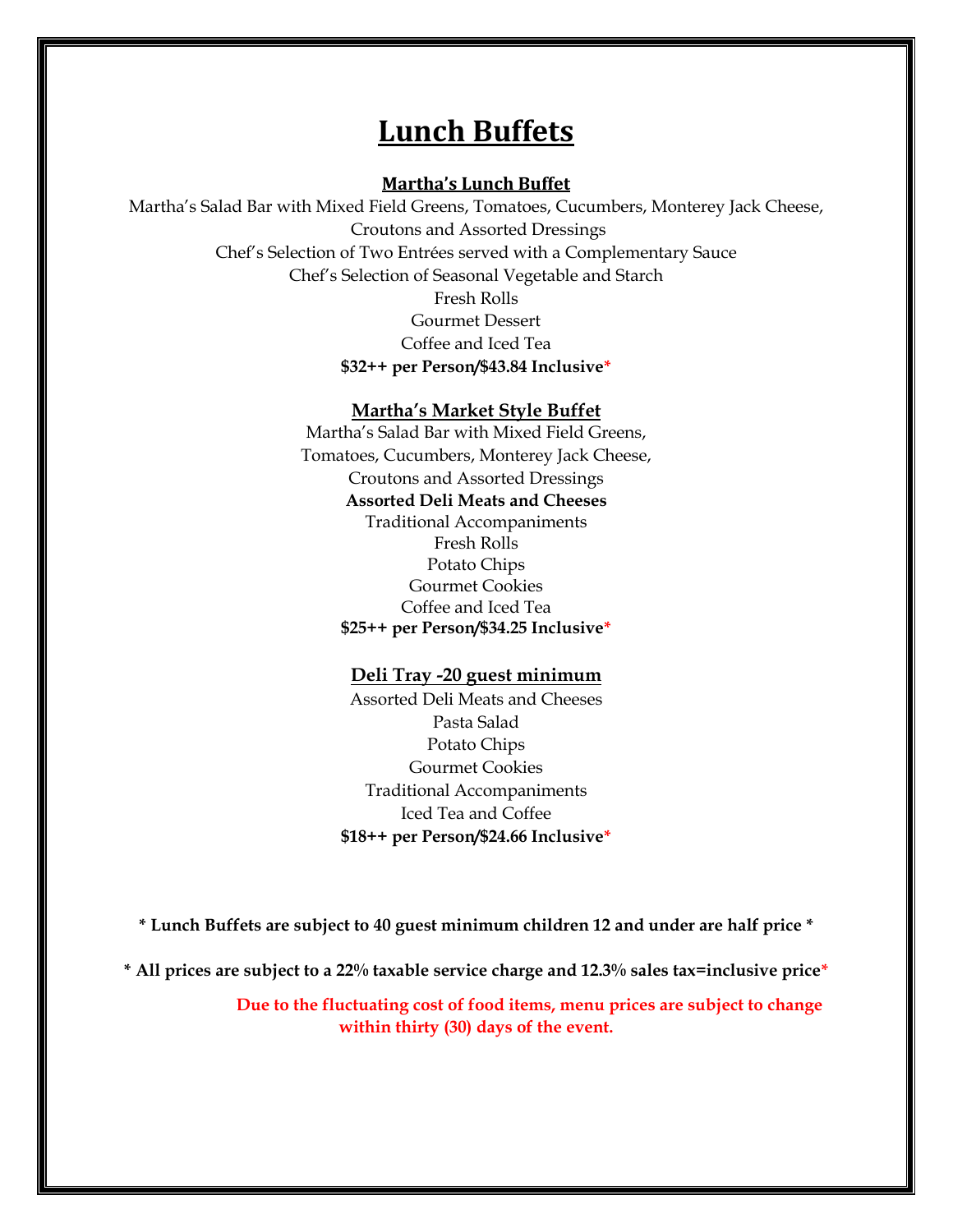# **Lunch or Dinner Buffets**

### **You may have the Martha's lunch buffet for dinner for the price of \$40++per person/\$54.80 inclusive\***

### **Southern Barbeque Buffet**

Baked Potato Salad Creamy Cole Slaw BBQ Pulled Pork Southern Fried Chicken Macaroni and Cheese Collard Greens Fresh Rolls Gourmet Dessert Coffee and Iced Tea

### **Italian Inspired Buffet**

Caesar Salad Bar With Caesar Dressing Manicotti with Marinara Sautéed Chicken with Peppers and Onions Fettuccini Alfredo Seasoned Vegetable Medley Garlic Bread Gourmet Dessert Coffee and Iced Tea

**\$38++ per Person/\$52.06 Inclusive\***

### **\$38++ per Person/\$52.06 Inclusive\***

### **Loaded Potato and Salad Bar**

Martha's Salad Bar Baked Potatoes Caramelized Onions and Steamed Broccoli Monterey Jack Cheese, Bacon, Chives, Whipped Butter, Sour Cream Fresh Rolls Gourmet Cookies Coffee and Iced Tea

**\$25++ per Person/\$34.25 Inclusive\***

**\* Buffets are subject to 40 guest minimum children 12 and under are half price\***

**\* All prices are subject to a 22% taxable service charge and 12.3% sales tax= inclusive price \***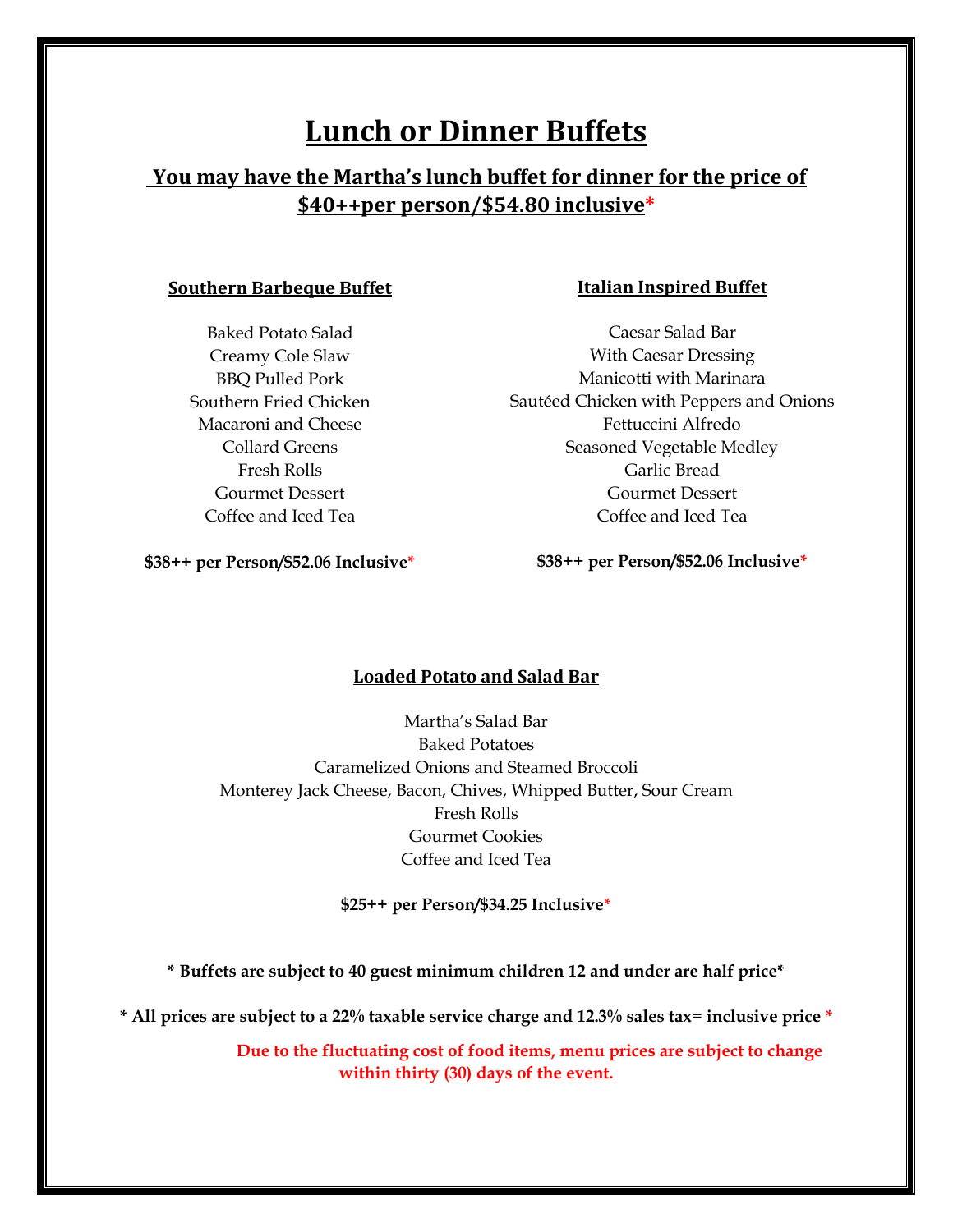# **Displays**

**Prices based per person**

Seasonal Fruit Display **\$3.50++ / \$4.80 Inclusive\***

Artisanal Cheese Display **\$4.00++ / \$5.48 Inclusive\***

Garden Vegetable Display **\$3.50++ / \$4.80 Inclusive\***

Southern Antipasto Display Assorted Olives, Salami, Marinated Artichokes, Marinated Roasted Peppers, and Hummus **\$4.00++ / \$5.48 Inclusive\***

# **Carving Stations**

### **\*Requires Attendant - \$25.00 per hour/carved meat**

Carved Items are served with Freshly Baked Rolls and Complementary Sauces

Slow Roasted Prime Rib (serves 25 guests) **\$425++ /\$582.28 Inclusive\***

Roasted Beef Tenderloin (serves 25 guests) **\$500++/\$685.03 Inclusive\***

Roasted Top Round of Beef (serves 100 guests) **\$800++/\$1096.05 Inclusive\***

Pork Loin (serves 25 guests) \$**200++/\$274.01 Inclusive \***

Herb Roasted Turkey Breast (serves 25 guests) **\$200++/\$274.01 Inclusive\***

Glazed Virginia Ham (serves 40 guests) **\$200++/\$274.01 Inclusive\***

**\* All prices are subject to a 22% taxable service charge and 12.3% sales tax= inclusive price\***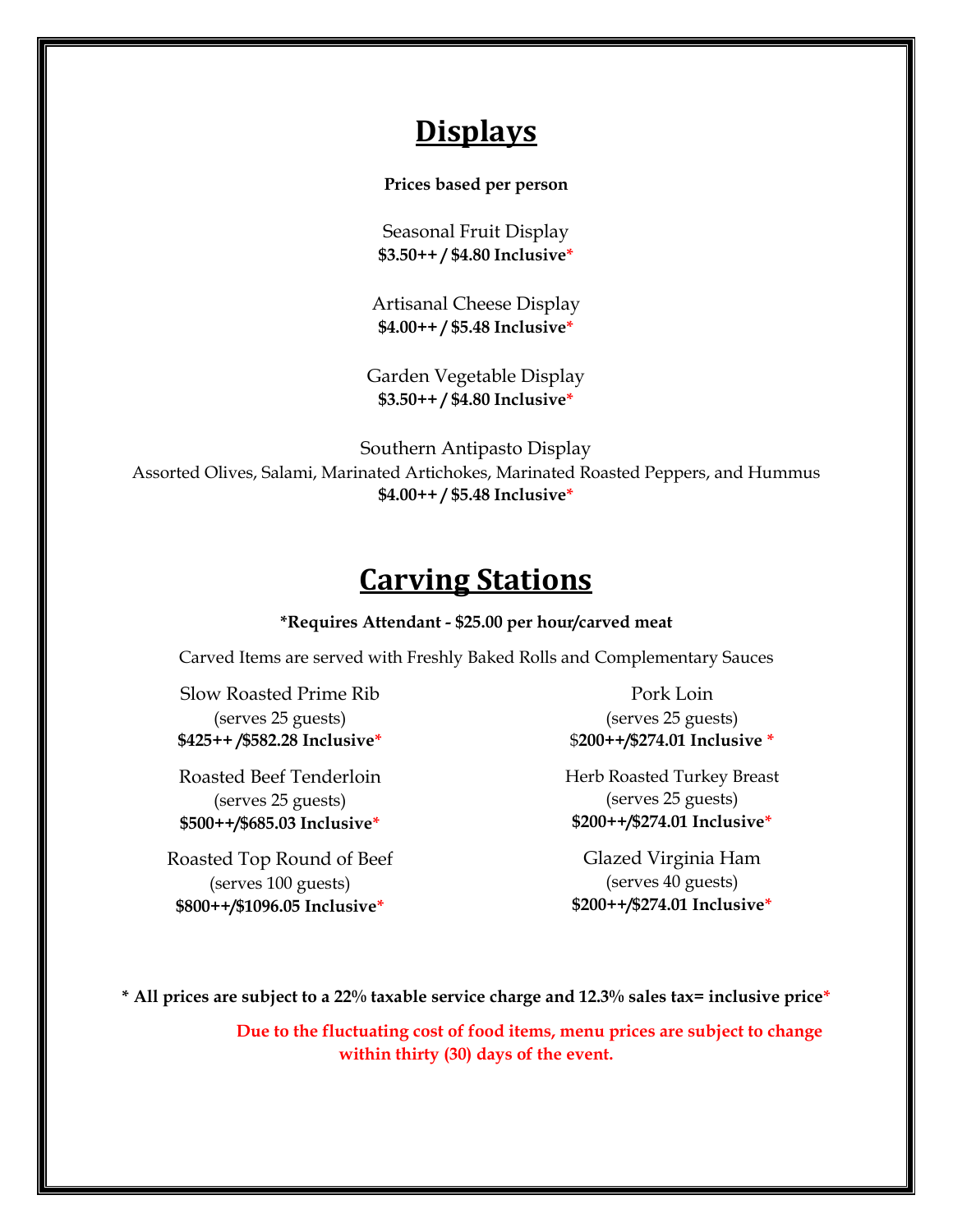### **Hors d'oeuvres**

**Prices are based per Piece**

BBQ Lil Smokies **\$2.50++ / \$3.43 Inclusive\***

Assorted Finger Sandwiches **\$2.75++ / \$3.77 Inclusive\***

Mini Quiche **\$2.75++ / \$3.77 Inclusive\***

Spanakopita **\$2.75++ / \$3.77 Inclusive\*** 

Vegetable Spring Rolls **\$2.75++ / \$3.77 Inclusive\***

Chicken Wings (Buffalo or Southern Fried) **\$2.75++ / \$3.77 Inclusive\***

> Sausage Stuffed Mushrooms **\$2.75++ / \$3.77 Inclusive\***

BBQ Meatballs **\$2.75++ / \$3.77 Inclusive\***

Chicken Pot Stickers **\$2.75++ / \$3.77 Inclusive\***

Tomato Bruschetta **\$2.75++ / \$3.77 Inclusive\***

Miniature Chicken Salad Croissants **\$3.00++ / \$4.11 Inclusive\***

Assorted Miniature Desserts **\$3.00++ / \$4.11 Inclusive\***

Spinach and Artichoke Dip with Crackers **\$3.50++ / \$4.80 Inclusive\***

> Bacon Stuffed Deviled Eggs **\$3.50++ / \$4.80 Inclusive\***

Virginia Ham Rolls **\$3.50++ / \$4.80 Inclusive\***

Jumbo Shrimp Cocktail **\$4.00++ / \$5.48 Inclusive\***

Sliders (Chicken, Beef or Pulled Pork) **\$4.00++ / \$5.48 Inclusive\***

Shrimp (Coconut or Southern Fried) **\$4.00++ / \$5.48 Inclusive\***

> Bacon- Wrapped Scallops **\$4.50++ / \$6.17 Inclusive\***

Smoked Salmon, Capers and Cream Cheese **\$4.50++ / \$6.17 Inclusive\***

> Mini Crab Cakes **\$4.50++ / \$6.17 Inclusive\***

> Mini Beef Wellington **\$4.50++ / \$6.17 Inclusive\***

**\* All prices are subject to a 22% taxable service charge and 12.3% sales tax= inclusive price\***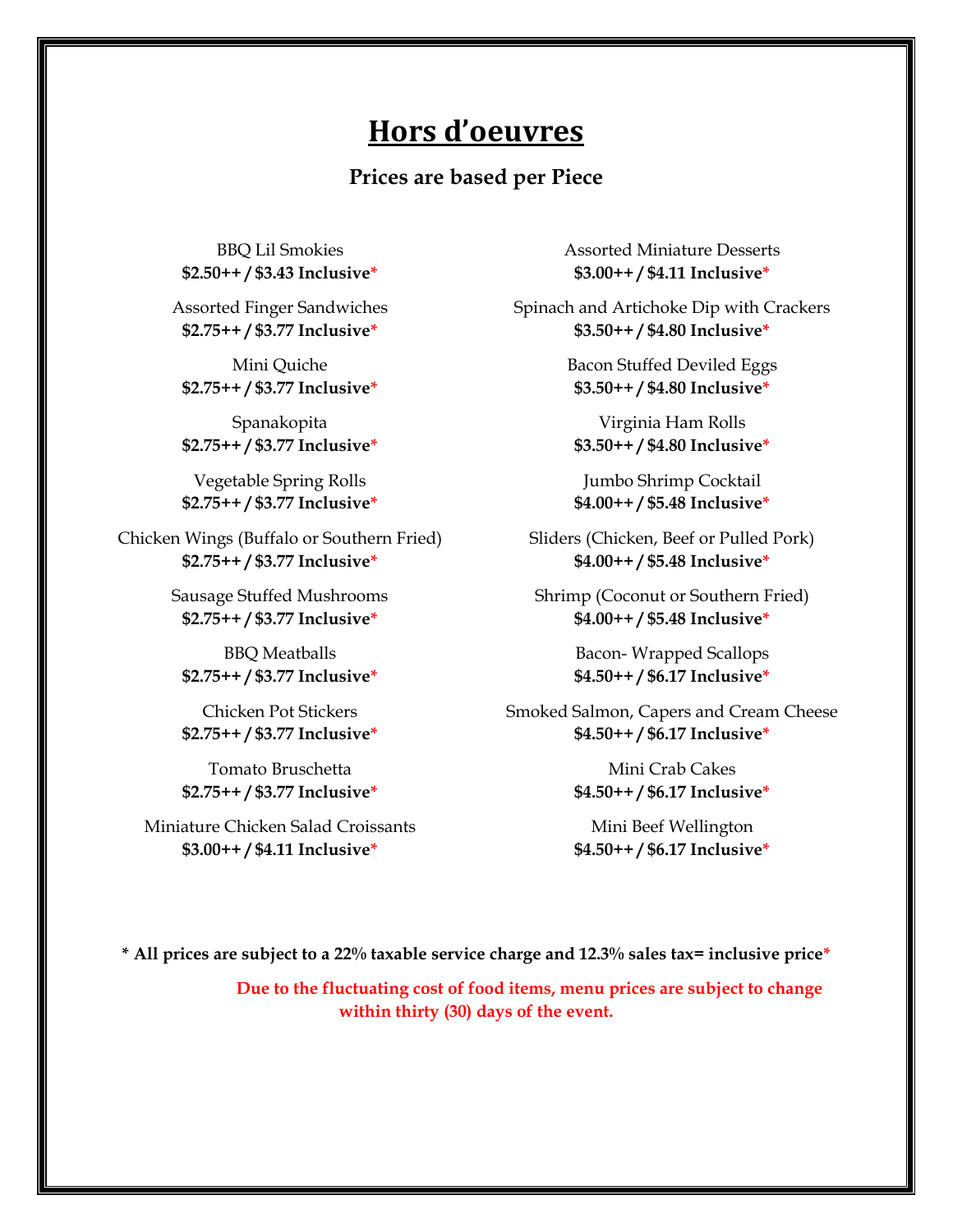# **Plated Dinner**

All Plated Dinners include Salad, Fresh Rolls, Entrée with Complementary Sauce Chef's Selection of Seasonal Vegetable and Starch Gourmet Dessert Coffee and Iced Tea

**Choice of One of the Following Salads: All guests to have the same salad**

**Caesar Salad**

Romaine Lettuce, Shaved Parmesan, Garlic Croutons and Caesar Dressing

**Garden Salad**

Mixed Field Greens, Cucumbers, Cherry Tomatoes, Croutons, Monterey Jack Cheese and Ranch Dressing

### **Plated Entrées**

**Limited to 3 choices to offer guests If you give your guest options, we will need to know how many of each Entrée 2 weeks prior**

> Vegetarian Pasta \$**35++/\$47.95 Inclusive\***

Roasted Chicken Breast Baked Salmon Boneless Grilled Pork Chop Sirloin **\$45++ per Person / \$61.65 Inclusive\***

Sautéed Crab Cakes Grilled Filet of Beef **\$55++ per Person / \$75.35 Inclusive\***

Dual Entrée Duet of Beef Medallion and Choice of One of the Above Entrée with Paired Sauce **\$60++ per Person / \$82.20 Inclusive\***

**\* All prices are subject to a 22% taxable service charge and 12.3% sales tax = inclusive price\***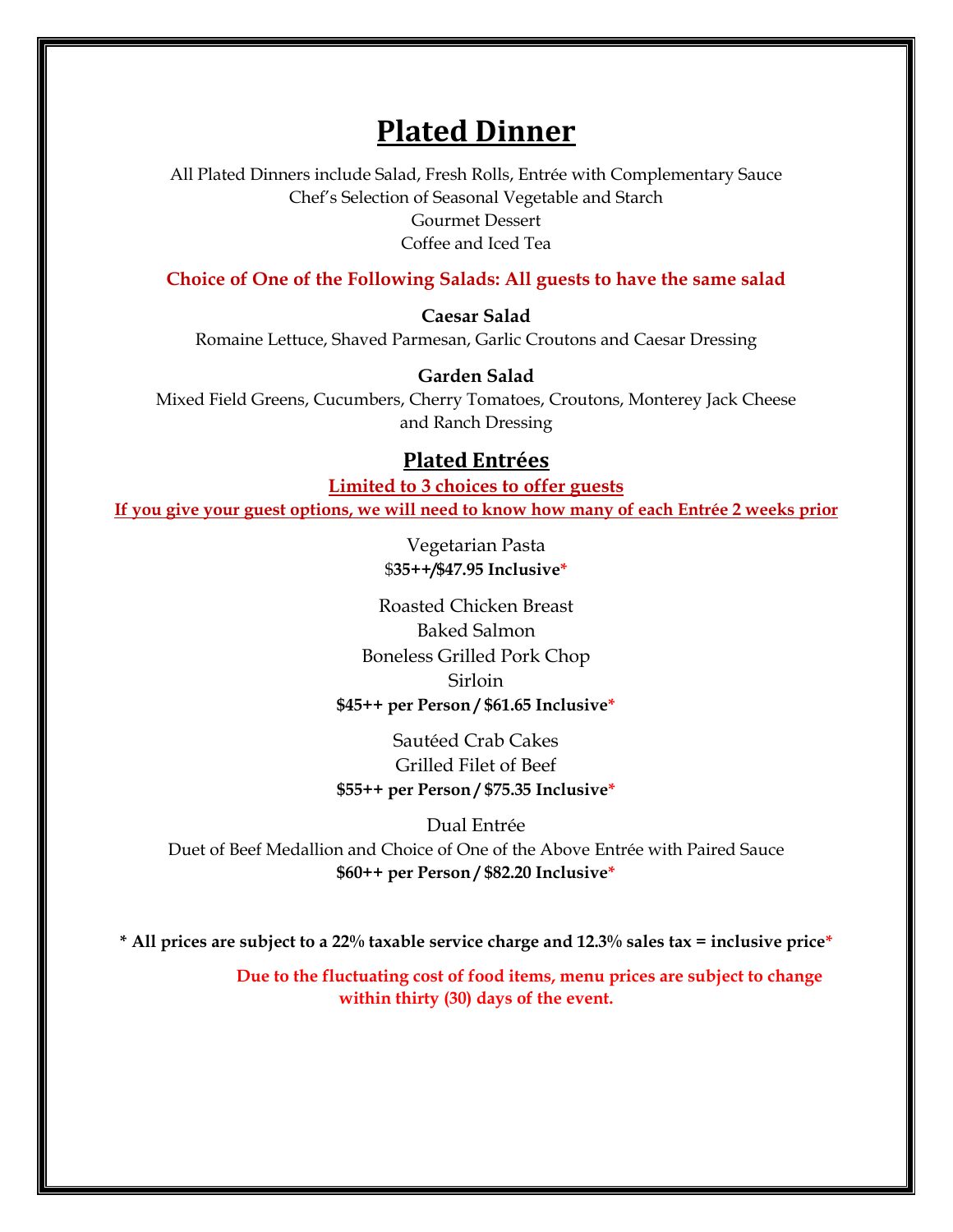# **Dinner Buffet #1**

#### **Salad**

Martha's Salad Bar Mixed Field Greens with Cucumbers, Cherry Tomatoes, Croutons, Monterey Jack Cheese And Assorted Dressings

#### **Entrée**

Grilled Chicken Breast Baked Salmon Roast Beef Topped with a Complementary Sauce

### **Accompaniments**

**Choice of Two of the Following:** Mashed Potatoes Roasted Potatoes Basmati Rice Seasonal Vegetable Medley Country Style Green Beans with Ham Fresh Steamed Broccoli

#### **Dessert**

Gourmet Dessert

#### **Beverages**

Coffee and Iced Tea

#### **\$50++ per Person/\$68.50 Inclusive\***

**\* Buffets are subject to 40 guest minimum children 12 and under are half price \***

**\* All prices are subject to a 22% taxable service charge and 12.3% sales tax = inclusive price\***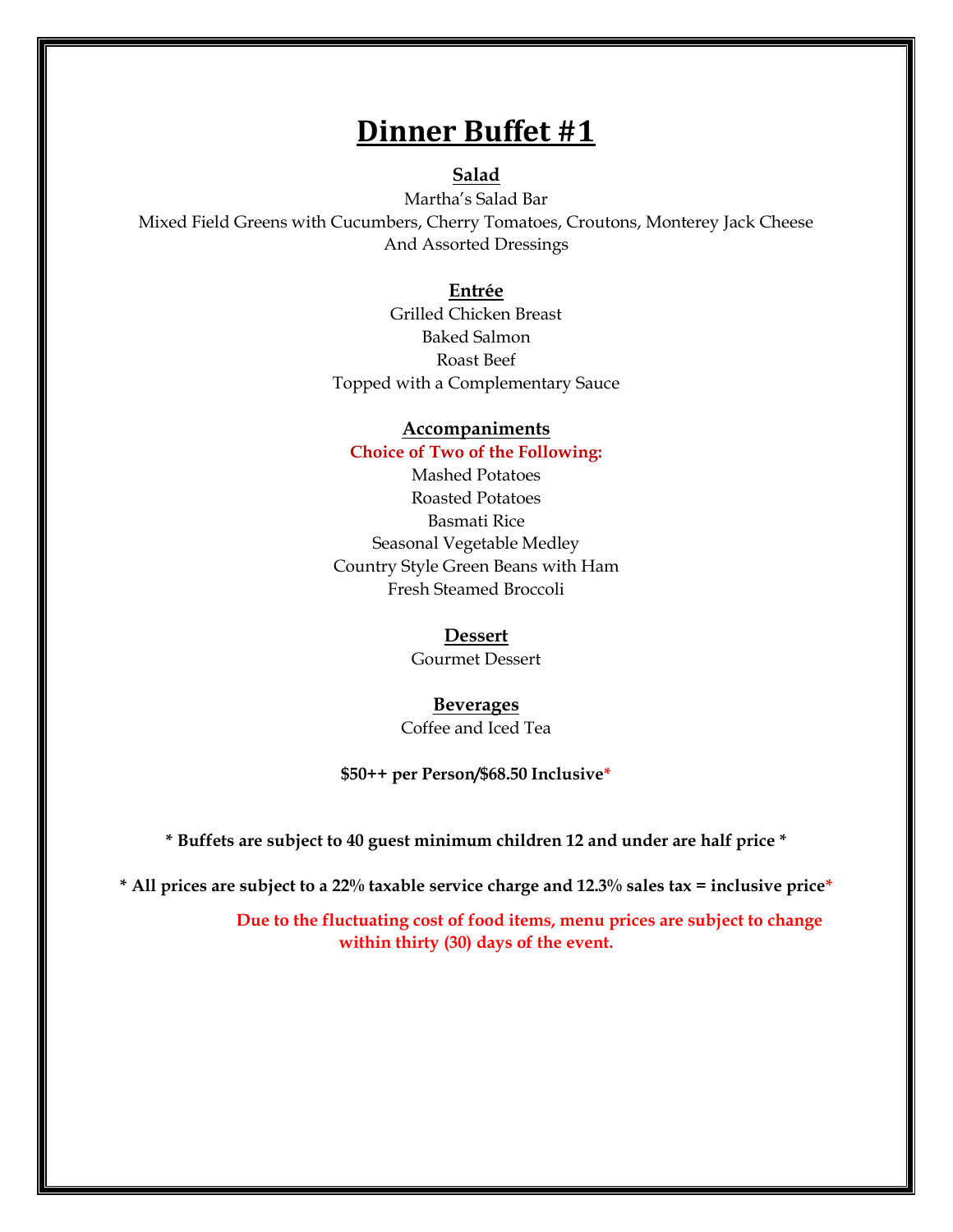## **Dinner Buffet #2**

### **Salad**

Martha's Salad Bar Mixed Field Greens with Cucumbers, Cherry Tomatoes, Croutons, Monterey Jack Cheese And Assorted Dressings

#### **Entrée**

#### **Choice of Three of the Following:**

Grilled Chicken Breast Roast Beef Spice Rubbed Pork Loin Baked Salmon Smoked Prime Rib Crab Cakes Topped with a Complimentary Sauce

### **Accompaniments**

### **Choice of Two of the Following:**

Mashed Potatoes Roasted Potatoes Basmati Rice

Fresh Steamed Broccoli Country Style Green Beans with Ham Seasonal Vegetable Medley

#### **Dessert**

Gourmet Dessert

**Beverages** Coffee and Iced Tea

**\$60++ per Person \$82.20 Inclusive\***

**\* Buffets are subject to 40 guest minimum children 12 and under are half price\***

**\* All prices are subject to a 22% taxable service charge and 12.3% sales tax= inclusive price \***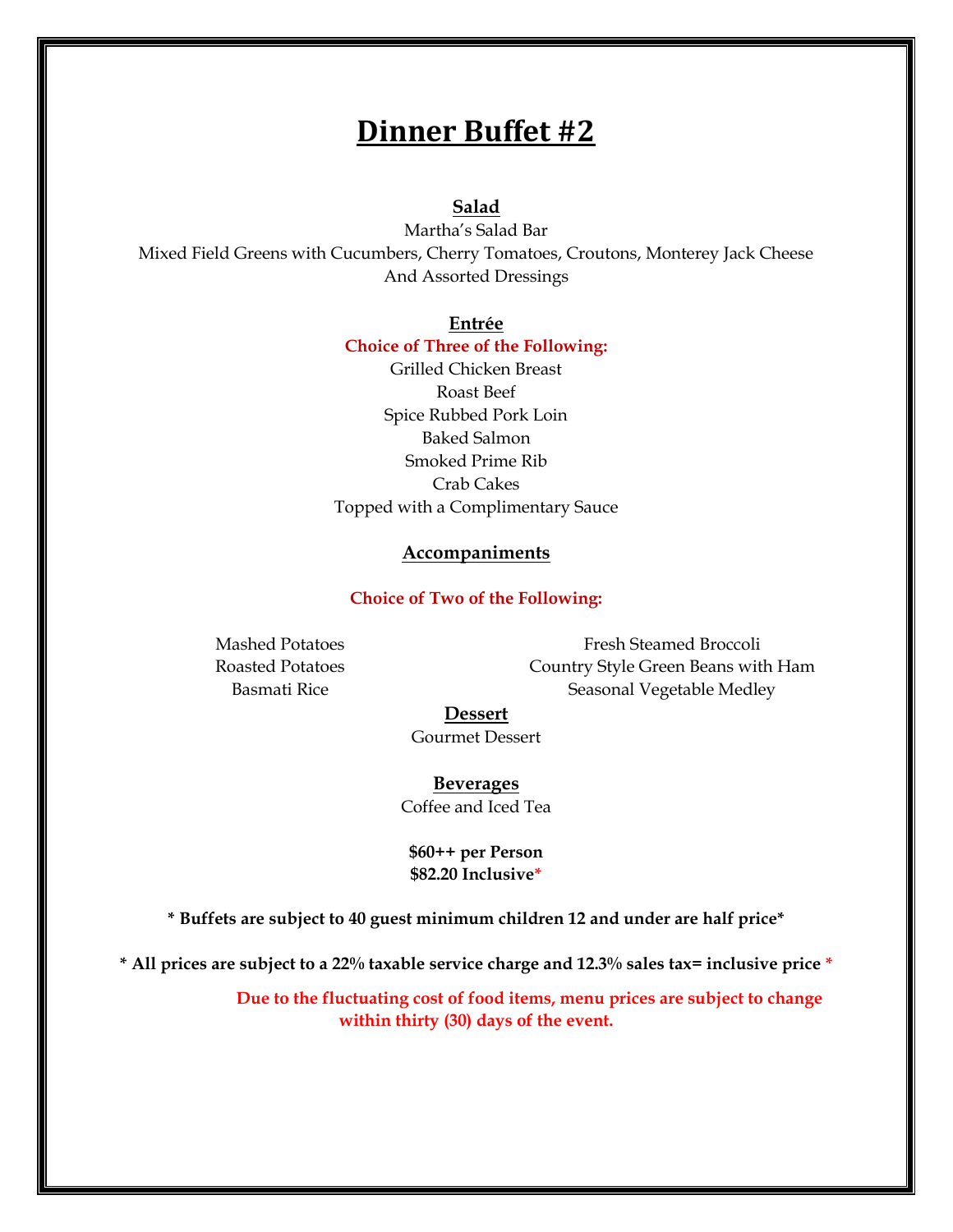# **Children's Menu**

Hamburger

Grilled Cheese Sandwich Chicken Fingers with Honey Mustard Sauce Peanut Butter and Jelly \* Children's Menu Items include drink and French fries **\$13++ per Person/\$17.81 Inclusive\***

**\* Children 12 and under will be charged Half Price for All Buffets \***

# **Boxed Lunches**

**Choice of:**

Ham or Turkey With Cheese, Lettuce and Tomato

Condiment Packets

Kettle chips

Pickle

Cookie

Bottled water

**\$18++ per Box/\$24.66 Inclusive\***

**\* All prices are subject to a 22% taxable service charge and 12.3% sales tax = inclusive price\***